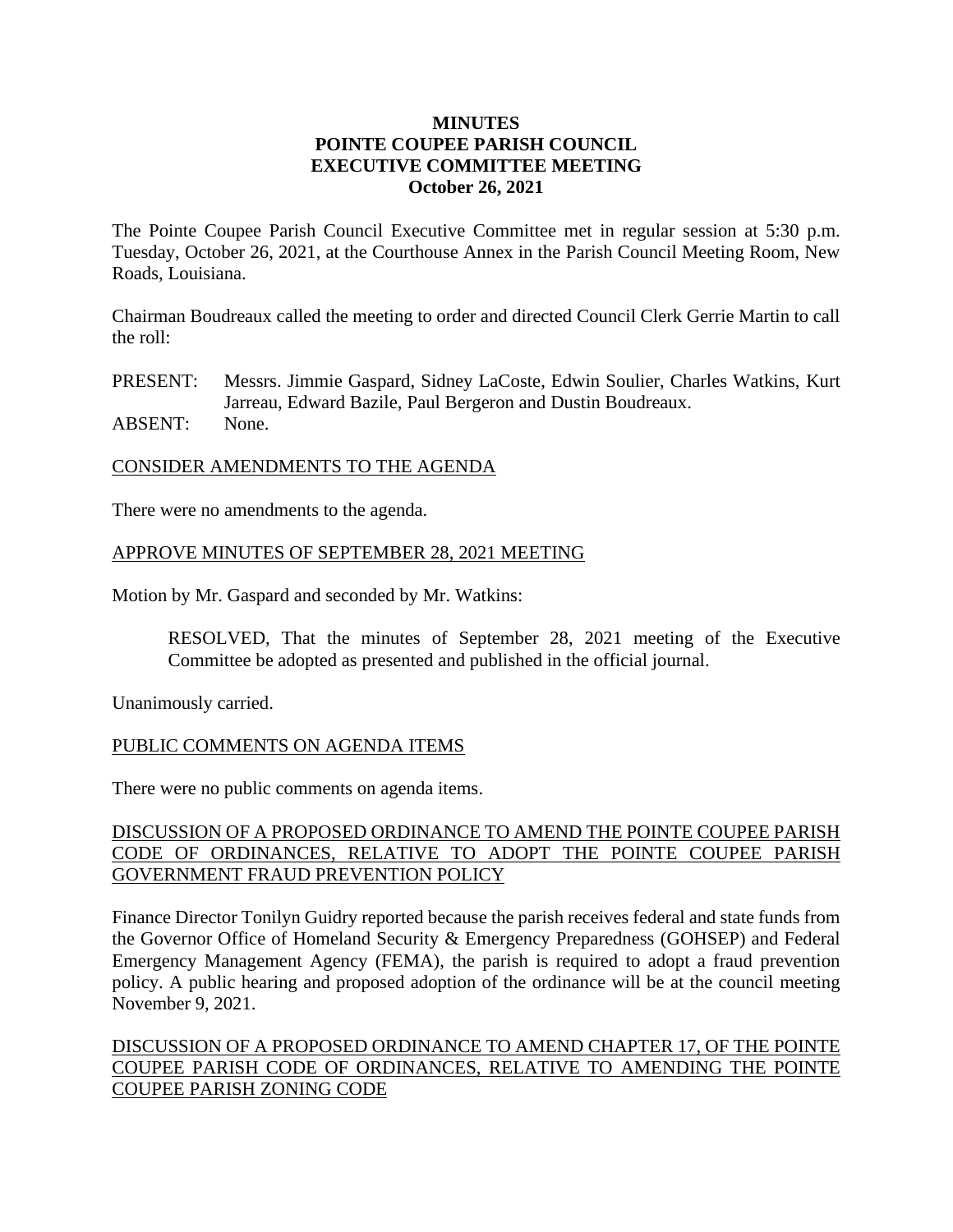October 26, 2021 2

Chairman Boudreaux reported on a proposed ordinance to amend Chapter 17, of the Pointe Coupee Parish Code of Ordinances, relative to amending the Pointe Coupee Parish Zoning Code. He gave an overview of the proposed amendments to the ordinance, and there was further discussion by members. A public hearing and proposed adoption of the ordinance will be at the council meeting November 9, 2021.

## PARISH PRESIDENT'S REPORT/DEPARMENT UPDATES

Parish President Thibaut gave updates on the following:

Correspondence received from LA Municipal Gas Authority regarding increases in natural gas; building and electrical permits issued; improvements to the detention center and courthouse; solid waste & bulky waste collections; False River water level is 11.75; blighted and derelict properties; plats approved by planning & zoning commission; completing the parking area at False River Recreation Park, and PC Rec programs; events scheduled in November at multi-use center; drainage and bridge projects in the parish; remaining funds from the False River improvements project, funded by Capital Outlay, will be used toward improvements to the boat launch at Morrison Parkway, and the gates at the Lighthouse Canal; City of New Roads will allocate funds to assist with improvements to the boat launch; grant received for renovations at the animal shelter; will be selecting a project to use available monies from the hazard mitigation funds; American Queen Riverboat docking and bringing tourists in the parish; submitting applications for Capital Outlay Funding to continue improvements to current and new projects in the parish.

### ANNOUNCEMENTS, NOTICES, MEETINGS, ETC.

Chairman Boudreaux announced the executive committee will have a meeting on November 23, 2021 to discuss only the fire districts in the parish.

# EXECUTIVE SESSION--RECEIPT OF PRIVILEGED COMMUNICATIONS FROM ATTORNEY DANNIE GARRETT IN REGARD TO THE IMPACT OF LITIGATION TO WHICH THE PARISH WAS NOT A PARTY; GREZAFFI VS. CARROLL, CASE NO. 49886, DIVISION D, 18TH JUDICIAL DISTRICT COURT, PARISH OF POINTE COUPEE, STATE OF LOUISIANA

Motion by Mr. LaCoste and seconded by Mr. Soulier:

RESOLVED, That the Executive Committee convened in executive session at 6:14 p.m. to discuss receipt of privileged communications from Attorney Dannie Garrett in regard to the impact of litigation to which the parish was not a party; Grezaffi vs. Carroll, Case No. 49886, Division D, 18<sup>th</sup> Judicial District Court, Parish of Pointe Coupee, State of Louisiana.

The Chairman called for a roll call vote that resulted as follows: